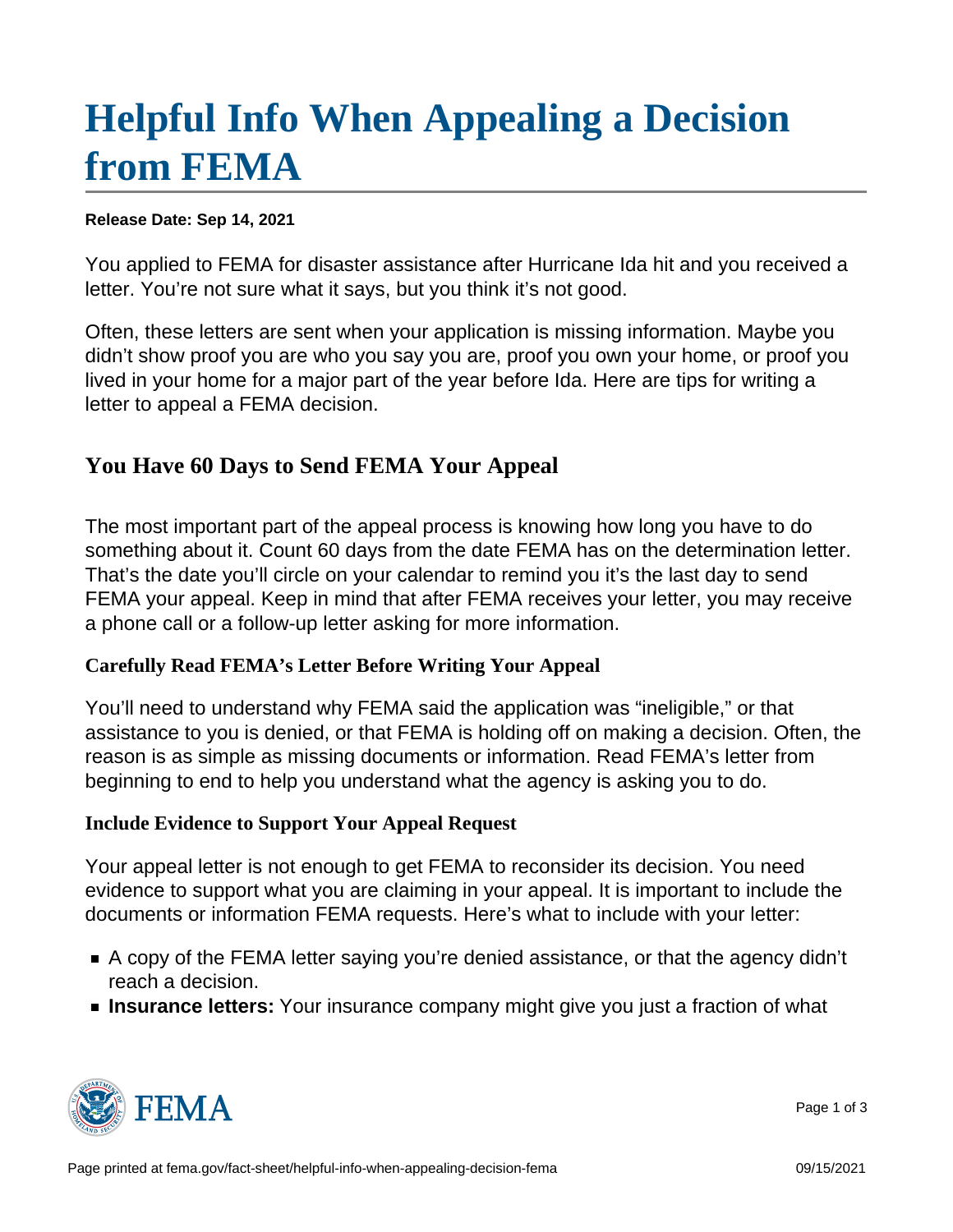you need to repair your home, not enough to help you get into another place, or not enough to replace certain belongings. Keep in mind that FEMA cannot give you a grant for something your insurance company already paid you for.

- Proof of occupancy: A copy of a utility bill, a driver's license, a lease or bank statement, a local school document, motor vehicle registration or an employer's letter. All can be used to prove the damaged home or rental was your primary residence. Primary meaning you lived there during a major part of the year.
- **Proof of ownership:** Mortgage or insurance documents; tax receipts or a deed; receipts for major repairs or improvements dating as far back as 2016; a mobile home park letter or a court document. If your documents were lost or destroyed, click on [www.usa.gov/replace-vital-documents](http://www.usa.gov/replace-vital-documents) for information on how to replace them.

Mail, Fax or Upload Your Appeal Letter, Don't Forget to Sign and Date It

- You have 60 days from the date on your FEMA determination letter to mail, fax or upload your appeal if you want FEMA to reconsider their first decision. Sign and date your appeal. And don't forget to include your nine-digit FEMA application number, your disaster number (DR-4611-LA), and documents you can show as proof.
	- Mail: FEMA National Processing Service Center, P.O. Box 10055, Hyattsville, MD 20782-8055
	- Fax: 800-827-8112, Attention: FEMA
	- To set up a FEMA online account or to upload documents online, go to [www.DisasterAssistance.gov](http://www.DisasterAssistance.gov), click on "Check Status" and follow the directions

## What You Can Expect After Submitting Your Appeal Letter

You've written your appeal and sent it to FEMA within 60 days after you received their determination letter. Now what? You may receive a call or letter from FEMA asking for more information. Or FEMA may schedule another inspection of your primary home. Whichever the case, once you've sent FEMA an appeal, you can expect a decision letter within 90 days after FEMA receives it.

## Reminders:

- The deadline to apply for FEMA disaster assistance is Thursday, Oct. 28.
- For any questions, call the FEMA Helpline at 800-621-3362 (TTY 800-462-7585) The lines are open 24 hours, 7 days a week. If you use a relay service such as a videophone, InnoCaption or CapTel, give FEMA your specific phone number



Page 2 of 3